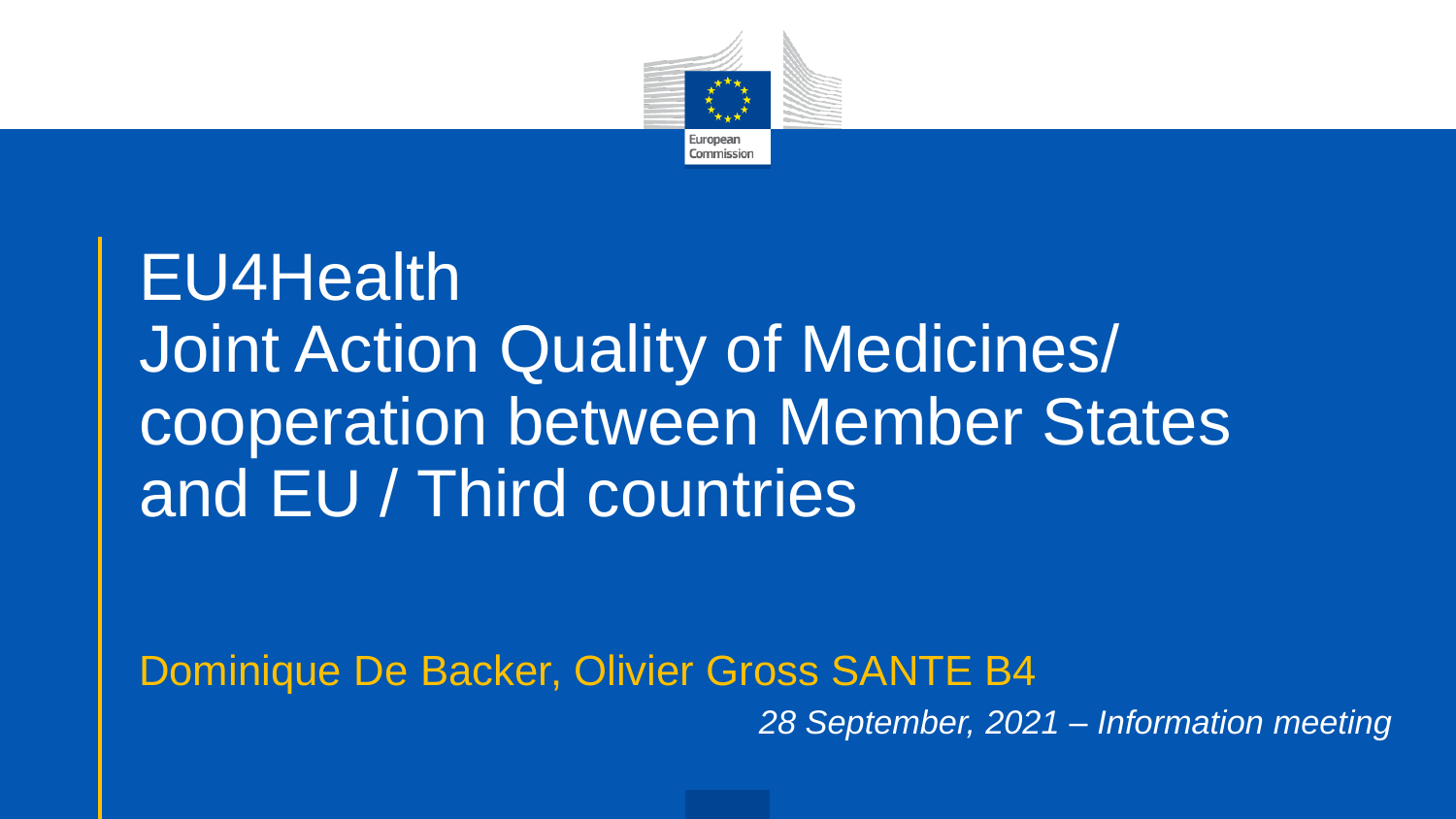## EU4Health Sub-action: quality of medicines and implementation of the pharmaceutical legislation/strategy

#### **Scope and Activities**

- Support the cooperation between competent authorities by **organizing trainings, joined audits, reassessments and inspections on GMP, and GDP** in the EU and in third countries
- Preparatory work of a **joined audit programme training**, **planning of joined audits** and **reassessment planning** in the EU and third countries including for implementation of the MRAs with the US, Switzerland, Japan, New Zealand and Canada, Australia, Israel, UK in consultation with the Compliance Group of the GMDP Inspection working Group
- In the framework of preparation for **future cooperation on the quality of active substances with third countries** - preparation of fact finding missions with inspectors from the Member States.

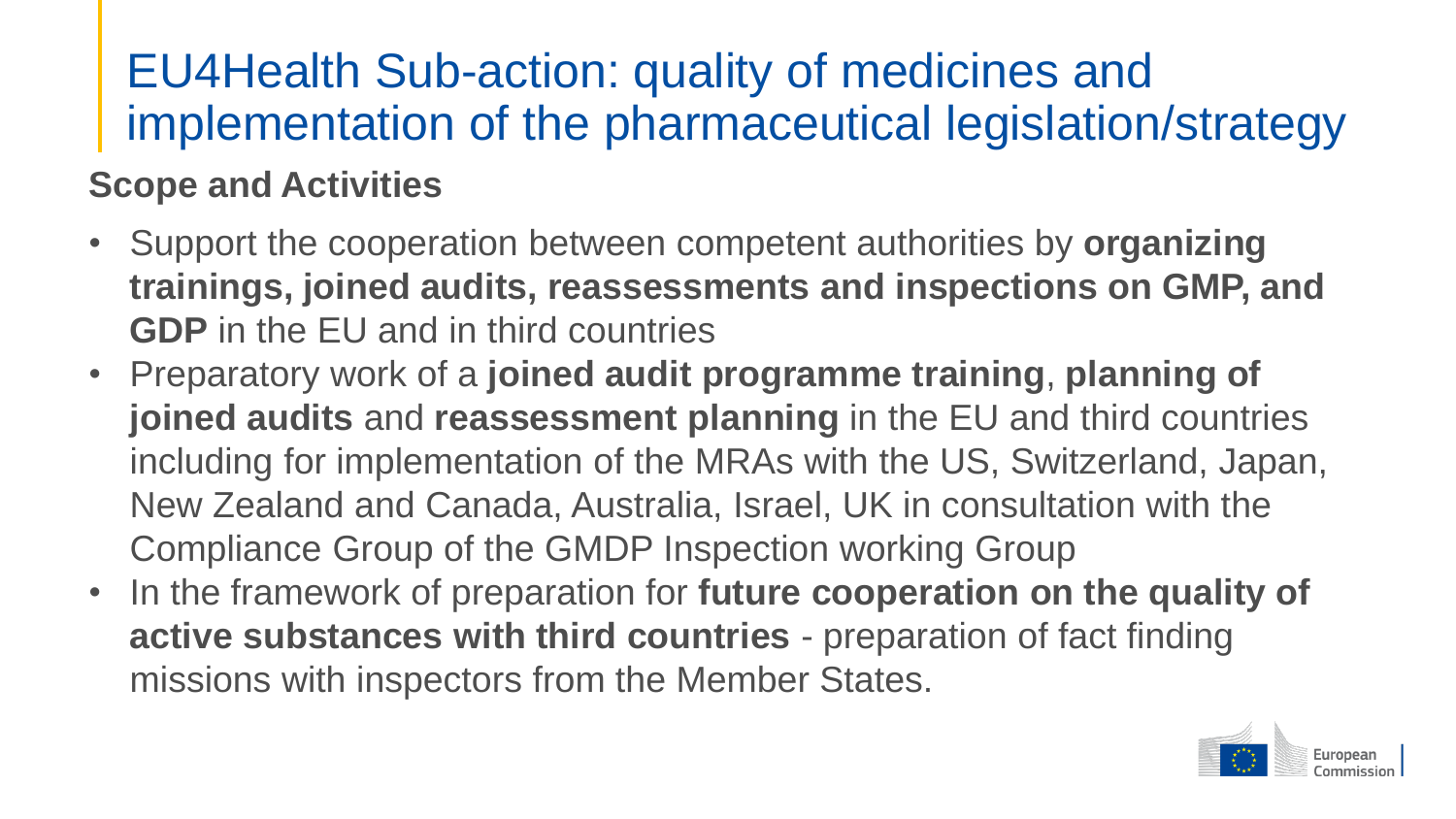EU4Health Sub-action: quality of medicines and implementation of the pharmaceutical legislation/strategy

Total budget:  $\sim$  2,15 M EUR - 2021 WP for 3 years

**Expected results**

- **1. Capacity strengthening of EU/EEA inspectors/auditors to ensure compliance with GMP and GDP in inspections and audits**
- **2. Improve compliance with the EU pharma acquis and alignment with the pharma strategy**

**3. Ensure the quality of the active pharmaceutical ingredients (API) imported from non-EU countries**

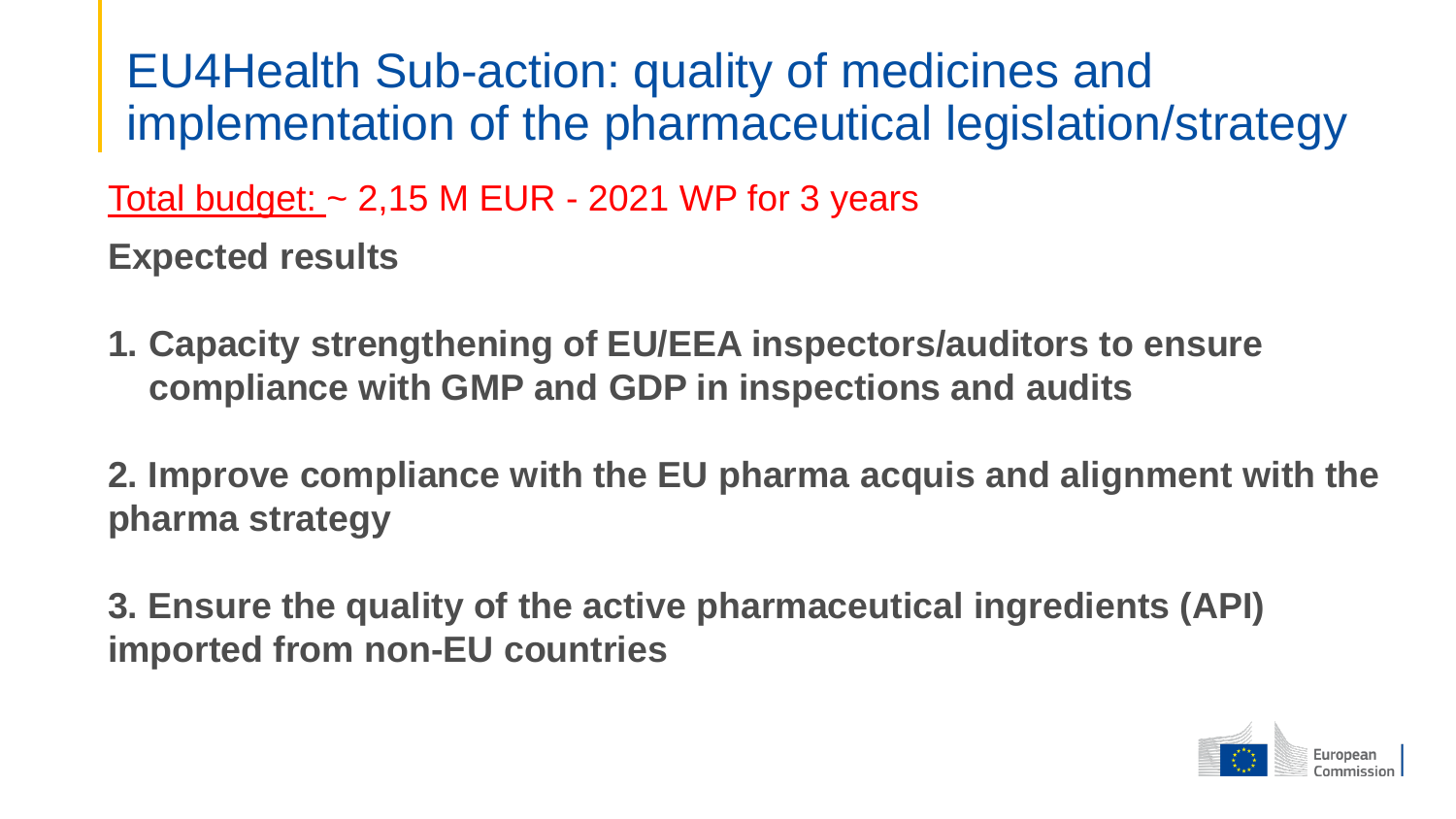## EU4Health - sub action on shortages and quality of medicines

- Quality of medicines and implementation of the pharmaceutical legislation/strategy Total budget ~ 2,15 M EUR for 3 years
- Support cooperation between competent authorities by organizing trainings, joined audits (JAP), reassessments and GMP/GDP inspections in EU (MRA implementation) & third countries
- Discussed with NCAs in June and in September GMDP IWG